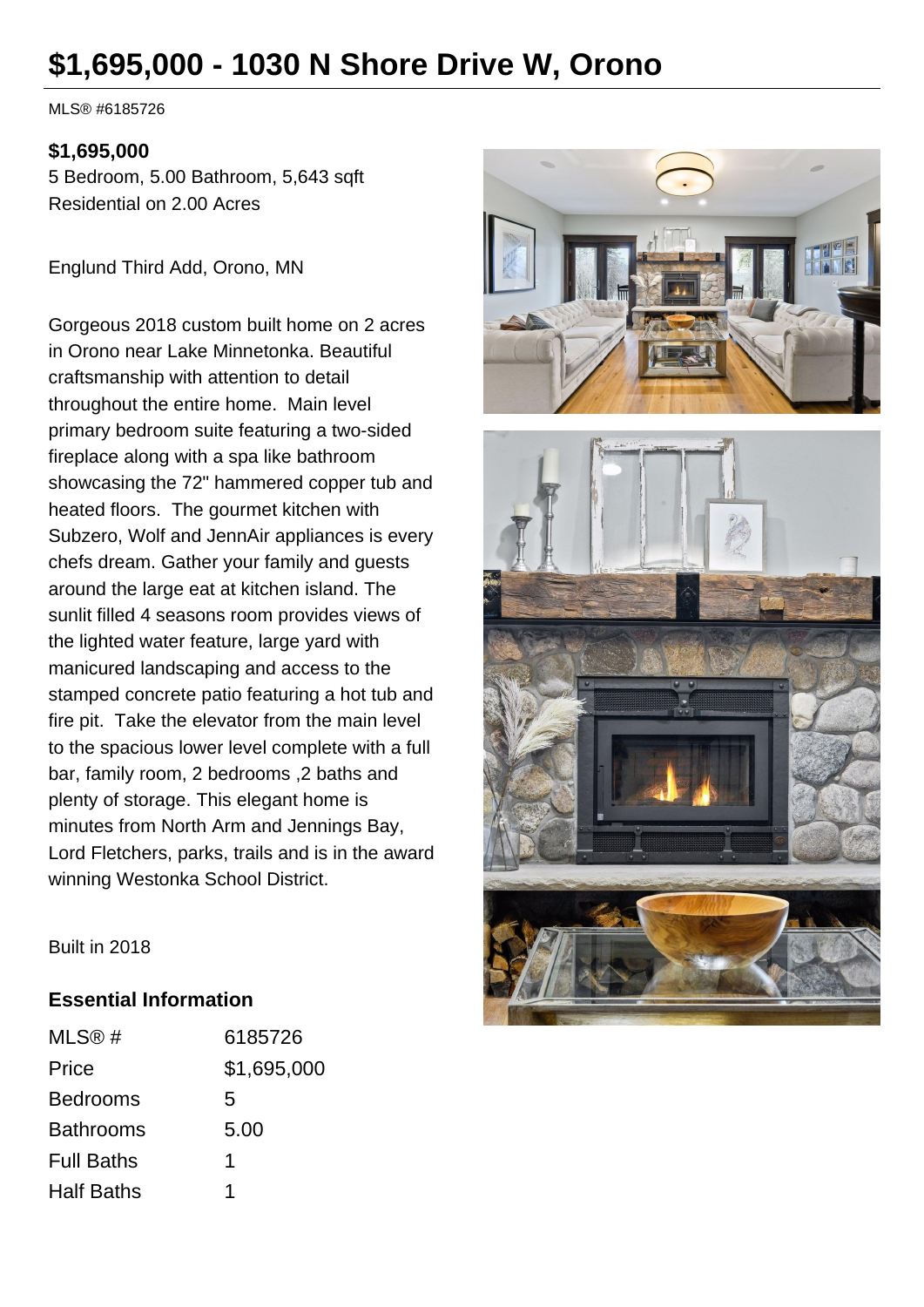| Square Footage<br>Acres<br><b>Year Built</b><br><b>Type</b><br>Sub-Type<br><b>Style</b>         | 5,643<br>2.00<br>2018<br><b>Residential</b><br><b>Single Family Residence</b><br><b>Single Family Residence</b>                                                   |
|-------------------------------------------------------------------------------------------------|-------------------------------------------------------------------------------------------------------------------------------------------------------------------|
| <b>Status</b>                                                                                   | Pending                                                                                                                                                           |
| <b>Community Information</b><br><b>Address</b><br>Subdivision<br>City<br>County<br><b>State</b> | 1030 N Shore Drive W<br><b>Englund Third Add</b><br>Orono<br>Hennepin<br><b>MN</b>                                                                                |
| Zip Code                                                                                        | 55364                                                                                                                                                             |
| <b>Amenities</b>                                                                                |                                                                                                                                                                   |
| # of Garages<br>Garages                                                                         | 3<br>Attached Garage, Heated Garage, Asphalt, Insulated Garage                                                                                                    |
| <b>Interior</b>                                                                                 |                                                                                                                                                                   |
| Appliances                                                                                      | Range, Wall Oven, Microwave, Exhaust Fan, Dishwasher, Refrigerator,<br>Freezer, Washer, Dryer, Tankless Water Heater, Water Softener Owned,<br><b>Iron Filter</b> |
| Heating                                                                                         | Forced Air, Boiler                                                                                                                                                |
| Cooling                                                                                         | <b>Central Air</b>                                                                                                                                                |
| Fireplace<br># of Fireplaces                                                                    | Yes<br>2                                                                                                                                                          |
| <b>Exterior</b>                                                                                 |                                                                                                                                                                   |
| Roof<br>Construction                                                                            | Asphalt, Age 8 Years or Less<br>Other                                                                                                                             |
| <b>School Information</b>                                                                       |                                                                                                                                                                   |
| <b>District</b>                                                                                 | Westonka                                                                                                                                                          |
| <b>Additional Information</b>                                                                   |                                                                                                                                                                   |
| Days on Market<br>Zoning                                                                        | 47<br><b>Residential-Single Family</b>                                                                                                                            |
|                                                                                                 |                                                                                                                                                                   |

## **Listing Details**